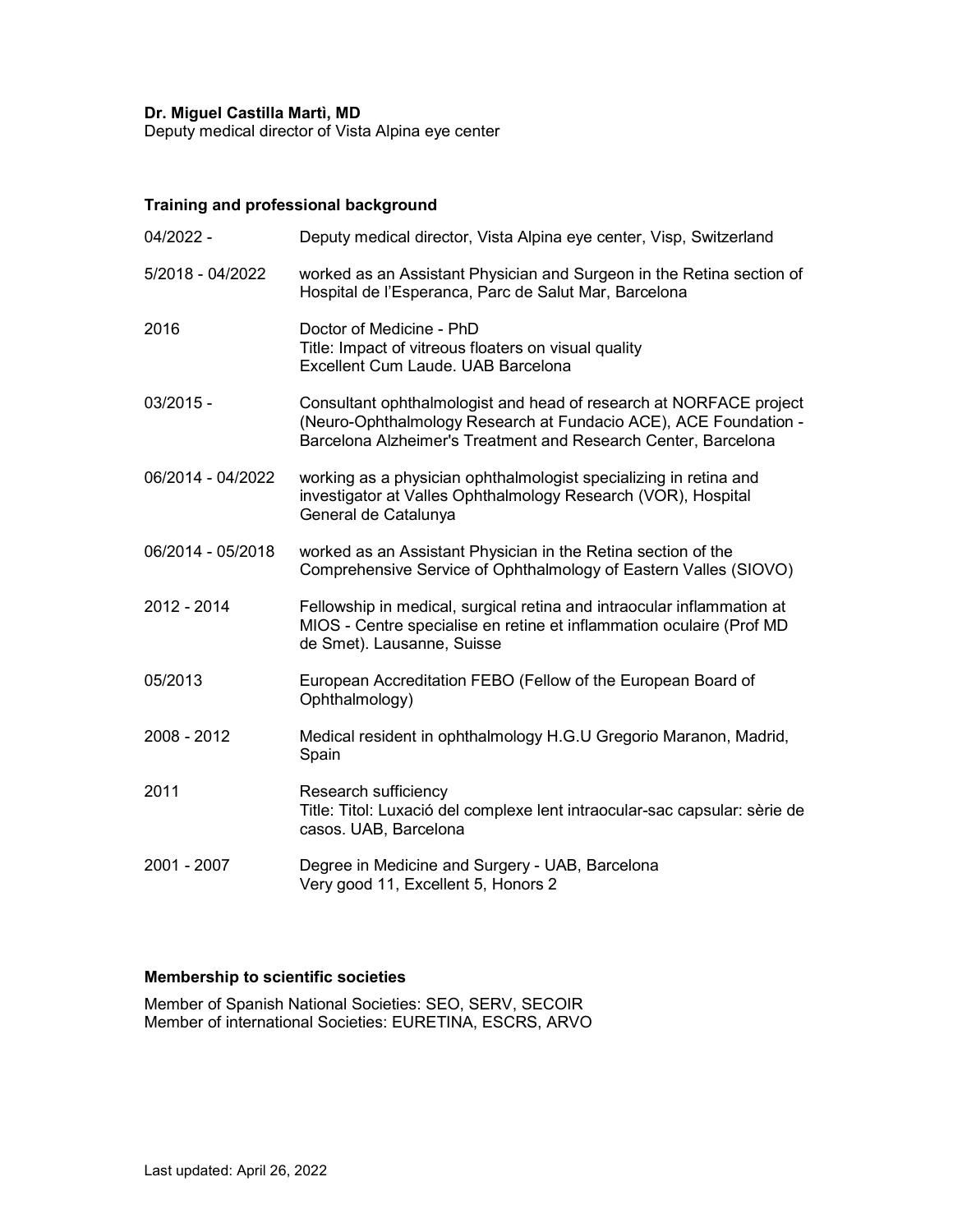#### Awards

| 2017 | Award for the best video at the EURETINA meeting video competition awards<br>September 2017, Barcelona                                                                                  |
|------|-----------------------------------------------------------------------------------------------------------------------------------------------------------------------------------------|
| 2013 | Award for best panel presentation at the European Society Congress of<br>Ophthalmology SOE2013, section: Education, Electrophysiology and Neuro-<br>ophthalmology June 2013, Copenhagen |
| 2012 | Award for the best classic video of the XIIth National Video Ophthalmology<br>Festival May 2012, Lleida                                                                                 |
| 2011 | SECOIR Annual Scholarship for young researchers 2011                                                                                                                                    |

# Published papers

| 2022 | Herranz-Cabarcos A, Quiroz Quiroga M.J, Castilla-Marti, M. et al. Vitrectomy<br>with subretinal tissue plasminogen activator (r-TPA) and intravitreal injection of<br>anti-vascular endothelial growth factor (anti-VEGF) for submacular<br>hemorrhages treatment: Retrospective analysis of 22 cases. Archivos de la<br>Sociedad Espanola de Oftalmologia. 2022 |
|------|------------------------------------------------------------------------------------------------------------------------------------------------------------------------------------------------------------------------------------------------------------------------------------------------------------------------------------------------------------------|
| 2022 | Herranz-Cabarcos A, Vega-Lopez Z, Castilla-Marti, M. et al. Macular optical<br>coherence tomography for screening of pathology prior to cataract surgery: An<br>approach based on teleevaluation. European Journal of Ophthalmology.<br>February 2022                                                                                                            |
| 2020 | Marquie, M., Valero, S., Castilla-Marti, M. et al. Association between retinal<br>thickness and $\beta$ -amyloid brain accumulation in individuals with subjective<br>cognitive decline: Fundacio ACE Healthy Brain Initiative. Alz Res Therapy 12,<br>37 (2020)                                                                                                 |
| 2020 | Sanchez, D., Castilla-Marti, M., Marquie, M. et al. Evaluation of macular<br>thickness and volume tested by optical coherence tomography as biomarkers<br>for Alzheimer's disease in a memory clinic. Sci Rep 10, 1580 (2020)                                                                                                                                    |
| 2018 | Marquie, M., Castilla-Marti, M., Valero, S. et al. Visual impairment in aging and<br>cognitive decline: experience in a Memory Clinic. Sci Rep9, 8698.                                                                                                                                                                                                           |
| 2018 | Sanchez, D., Castilla-Marti, M., Rodriguez-Gomez, O. et al. Usefulness of<br>peripapillary nerve fiber layer thickness assessed by optical coherence<br>tomography as a biomarker for Alzheimer's disease. Sci Rep 8, 16345.                                                                                                                                     |
| 2018 | Josep Tuni-Picado, Ana Martinez-Palmer, Xenia Fernandez-Sala, Jaime<br>Barcelo-Vidal, Miguel Castilla-Marti, Yasmin Cartagena-Guardado, Santiago<br>Grau. Infectious postoperative endophthalmitis after cataract surgery<br>performed over 7 years. The role of azithromycin versus ciprofloxacin eye<br>drops. Rev Esp Quimioter 2018; 31(6): 499-505          |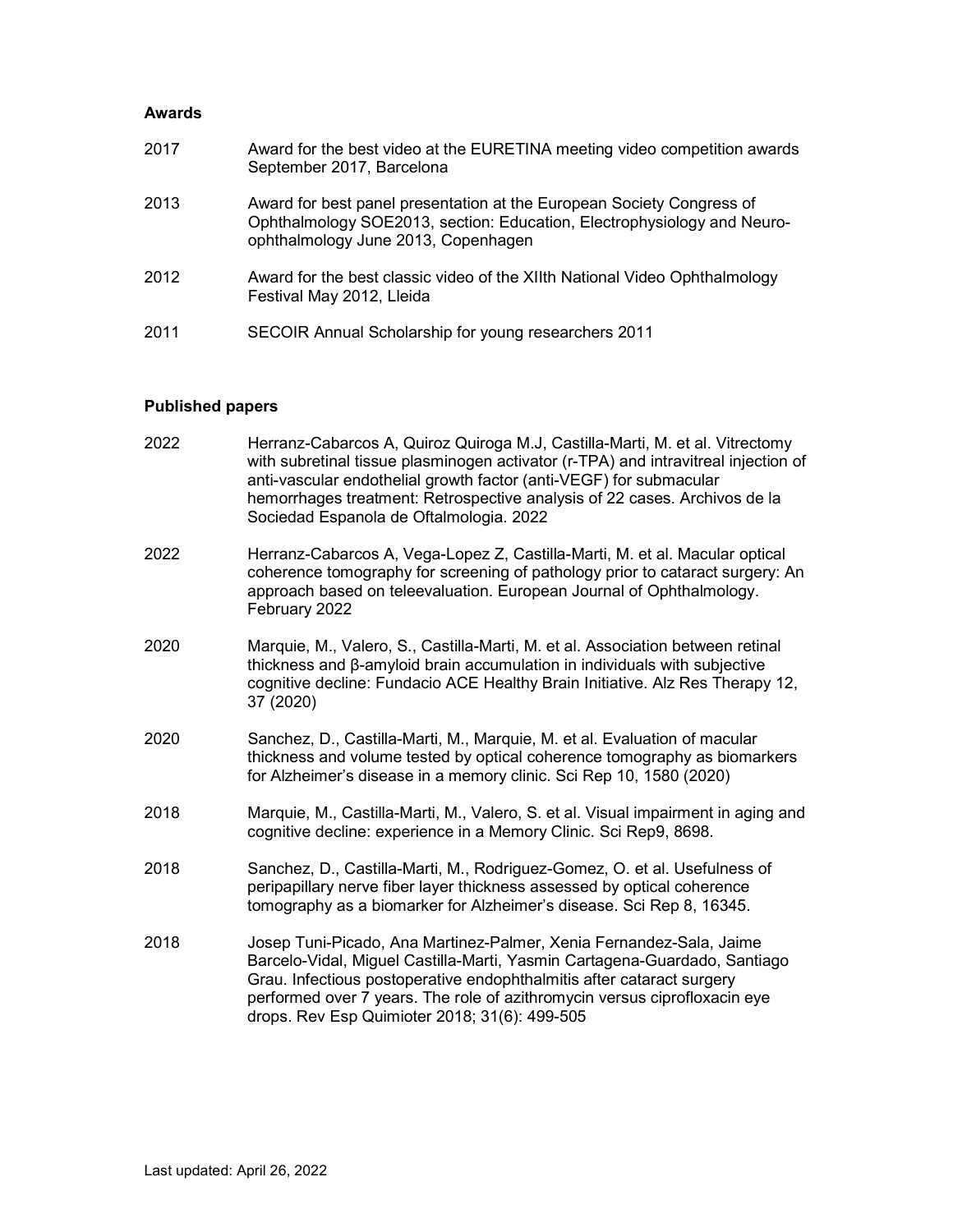| 2018 | Agnieszka Dyrda, Ana Martinez-Palmer, Daniel Martin-Moral, Amanda Rey,<br>Antonio Morilla, Miguel Castilla-Marti, and Janny Arones-Santivanez. "Clinical<br>Results of Diffractive, Refractive, Hybrid Multifocal, and Monofocal Intraocular<br>Lenses," Journal of Ophthalmology, vol. 2018, Article ID 8285637, 12 pages,<br>2018. |
|------|--------------------------------------------------------------------------------------------------------------------------------------------------------------------------------------------------------------------------------------------------------------------------------------------------------------------------------------|
| 2018 | Marc D. de Smet, Miguel Castilla-Marti, Re: van Bree et al.: Straylight as an<br>Indicator for Cataract Extraction in Patients with Retinal Dystrophy.<br>Ophthalmology Retina, Volume 2, Issue 8, 2018, Page e9. ISSN 2468-6530.                                                                                                    |
| 2018 | Sararols L, Banon K, Londono G, Castilla M, Guarro M: Posterior Hyaloid<br>Dissection: Let's Make It Easy with Blue. Ophthalmologica 2018; 239:231-232.                                                                                                                                                                              |
| 2015 | Pazos M, Poposki V, Castilla-Marti M, Nahra D, Martinez-Palmer A. Astigmatic<br>reduction and corneal power effect of opposite clear corneal incisions at the<br>time of cataract surgery. MJO 2015; vol.2 22-29.                                                                                                                    |
| 2015 | Martinez-Palmer A, Castilla-Marti M, Martin-Moral D, Calsina-Prat M, Poposki<br>V. Pupil size in lens surgery candidates. MJO 2015; vol.2 15-20.                                                                                                                                                                                     |
| 2015 | Castilla-Marti M, de Smet MD, Rojas Lozano MaPilar. Tratamiento precoz de<br>la oclusion de rama venosa retiniana con edema macular con implante<br>intravitreo de dexametasona (Ozurdex). Casos clinicos en retinopatias 5-8.                                                                                                       |
| 2015 | Castilla-Marti M, Van den Berg TJ, de Smet MD. Effect of vitreous opacities on<br>straylight measurements. Retina 2015 Jun; 35(6):1240-6.                                                                                                                                                                                            |

2013 de Smet MD, Castilla-Marti M. Ocriplasmin for diabetic retinopathy. Expert Opin Biol Ther 2013; 13(12):1741 7.

#### Research and clinical trials

- Study to observe the effectiveness and safety of ranibizumab through individualized patient treatment and associated outcomes. LUMINOUS. Investigator
- A 12-month, randomized, double-masked, sham-controlled, multicenter study to evaluate the efficacy and safety of 0.5mg ranibizumab intravitreal injections in patients with visual
- impairment due to vascular endothelial growth factor (VEGF) driven choroidal neovascularization (CNV). MINERVA. Investigator
- A 12-month, randomized, double-masked, sham-controlled, multicenter study to evaluate the efficacy and safety of 0.5mg ranibizumab intravitreal injections in patients with visual impairment due to vascular endothelial growth factor(VEGF) driven macular edema (ME). PROMETHEUS. Investigator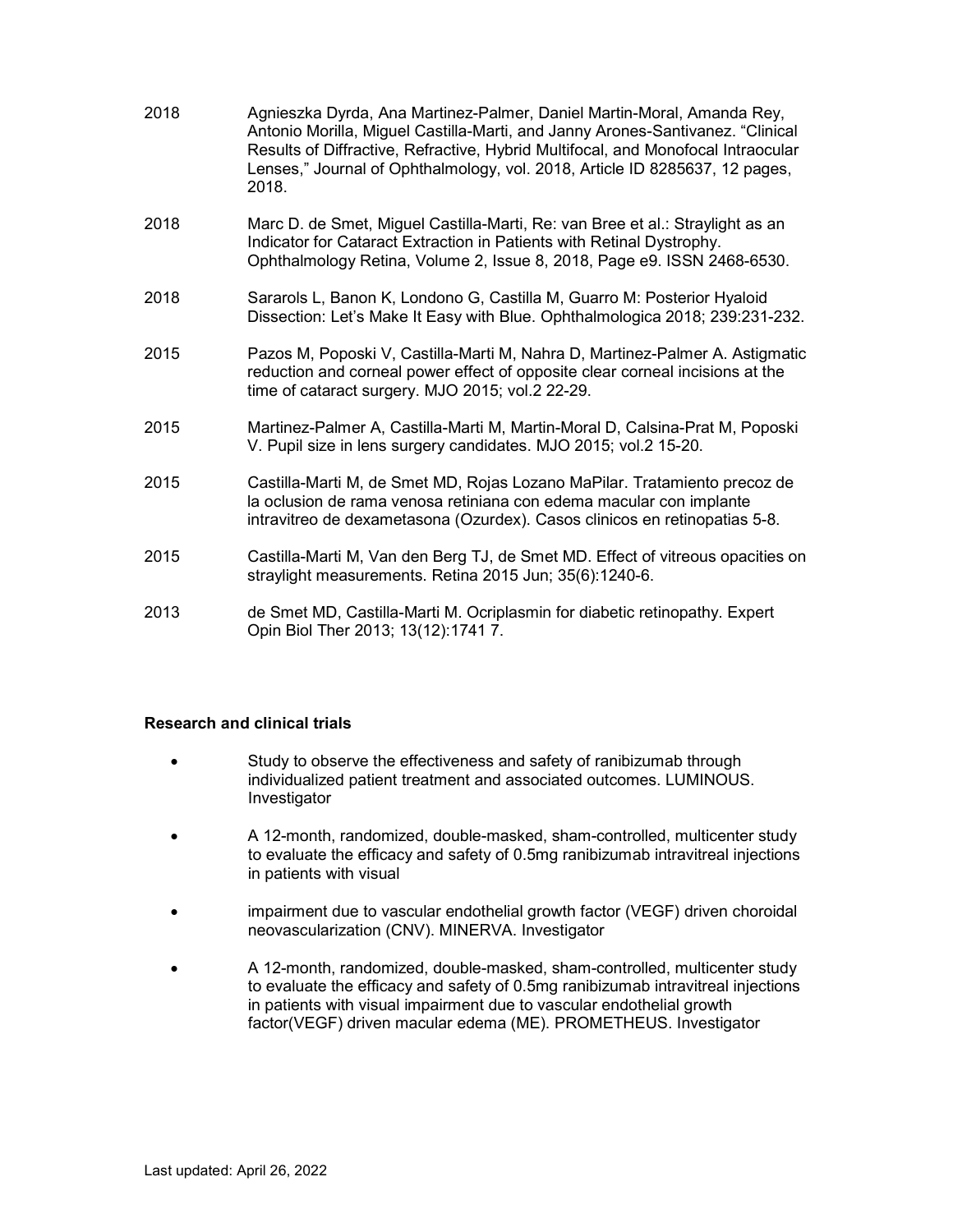- A 12-month, phase IIIb, randomized, single-masked, multicenter study assessing the efficacy and safety of ranibizumab 0.5mg in Treat and Extend regimen compared to Monthly regimen, in patients with neovascular agerelated macular degeneration. TREND. Investigator
- Phase IV trial to evaluate the efficacy of aflibercept in patients with age-related macular Degeneration (ARMD) neovascular without optimal response to repeated monthly intravitreal injections anti-VEGF-A. MACBETH. Investigator
- A phase 3 randomized, double-masked, controlled trial to establish the safety and efficacy of intravitreous administration of FOVISTA (anti PDGF-B PEGYLATED APTAMER) administered in combination with Lucentis compared to Lucentis Monotherapy in subjects with subfoveal neovascular age-related macular degeneration. OPH1003 (ECLIPSE). Investigator
- Combined study Phases IIa / IIb to evaluate efficacy, security and tolerability of repeated doses of topical drops of regorafenib in patients with naive Exudative Age related Macular Macular Degeneration. BAYER 73-4506, DREAM STUDY. Investigator
- Study M-13-056 Evaluacion de los resultados anatomicos y funcionales en pacientes tratados con ocriplasmina para la traccion vitreomacular/adhesion vitreomacular sintomatica (TVM/AVMs). Investigator
- OPH1004 A phase 3 randomized, double masked, controlled trial to establish the safety and efficacy of intravitreal administration of Fovista administered in combination with either Avastin or Eylea compared to Avastin or Eylea monotherapy in subjects with subfoveal neovascular AMD. Investigator
- RTH258-C002 A Two-Year, Randomized, Double-Masked, Multicenter, Two-Arm Study
- Comparing the Efficacy and Safety of RTH258 6 mg Versus Aflibercept in Subjects with Neovascular Age-Related Macular Degeneration. Investigator
- AQUA An open-label Phase 4 study to examine the change of vision-related quality of life in subjects with diabetic macular edema (DME) during treatment with intravitreal injections of 2 mg aflibercept according to EU label for the first year of treatment. Investigator
- VIOLET An open-label, randomized, active-controlled, parallel-group, Phase-3b study of the efficacy, safety, and tolerability of three different treatment regimens of 2mg aflibercept administered by intravitreal injections to subjects with diabetic macular edema (DME). Investigator
- COLUMBUS: Efficacy and safety of the biosimilar ranibizumab FYB201 in comparison to Lucentis in patients with neovascular age-related macular degeneration (DMAE). Investigator
- CENTERA: A multi-center, single-arm, interventional Phase 4 study to evaluate a Treat and Extend regimen of intravitreal aflibercept for treatment of macular edema secondary to central retinal vein occlusion. Investigator